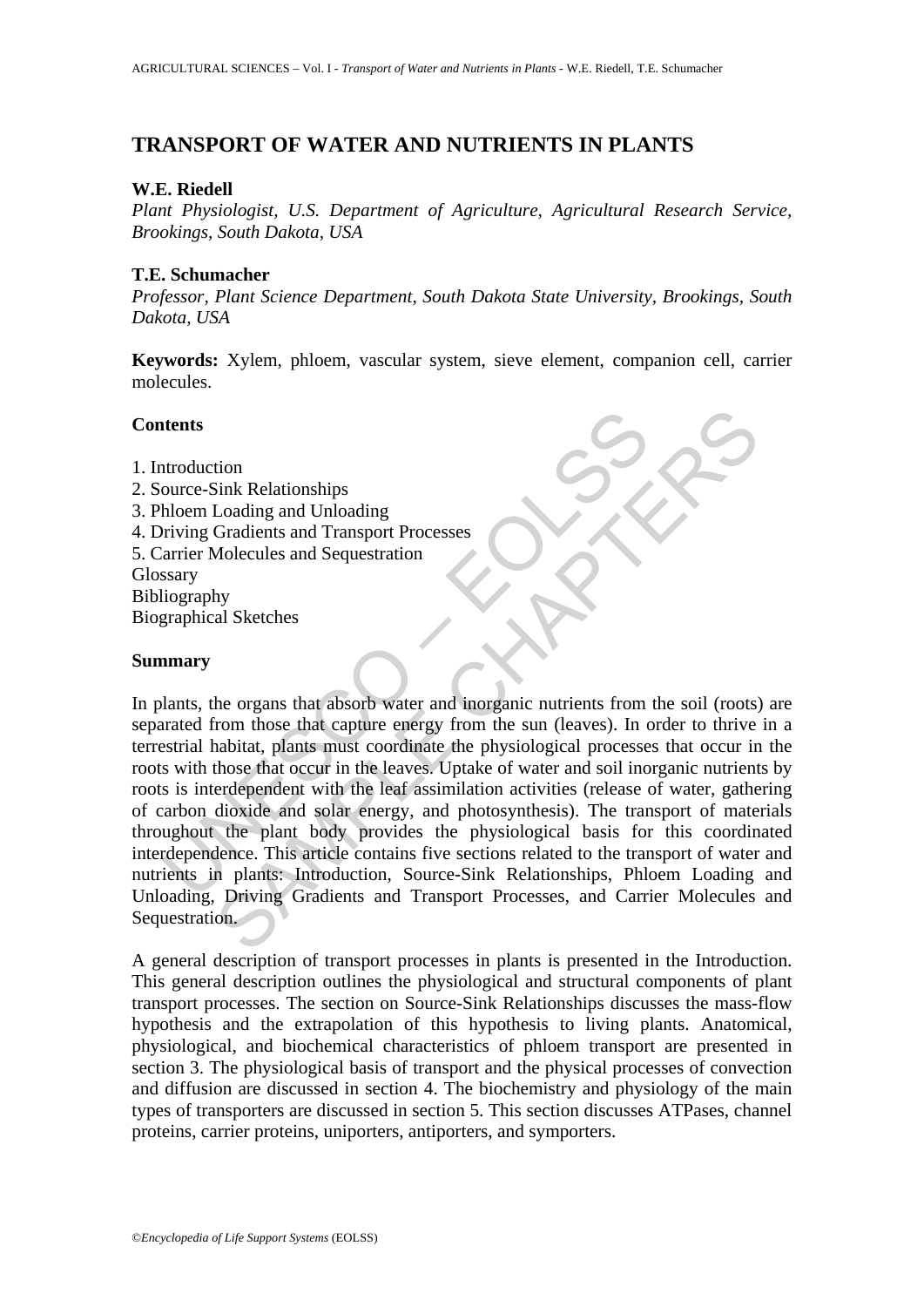#### **1. Introduction**

As a generalization, mineral nutrients and water are taken up from the soil and transported upward, whereas products of photosynthesis (photosynthate) are produced in green leaves and transported downward. Mineral nutrients and water move in the plant through a series of tissues, beginning at the root hairs, which absorb water from the soil, through the trachieds and vessel elements of the vascular system (collectively called the xylem), and ending in the parenchyma cells which release water to the leaf intercellular spaces.

Tracheids are elongated, non-living cells (at maturity) that have thickened secondary cell walls. Their end walls are tapered but not perforated while their side walls contain many pits. When functional, trachied pits are aligned so that water and solutes flow from tracheid to tracheid. Tracheids also have great tensile strength, and thus play an important role in providing structural support as well as in transport processes. Tracheids are the basic water and solute transport cells in gymnosperms.

Xylem vessel elements are highly modified solute and water transport cells. They are anatomically similar to tracheids, but they also have perforated end walls and pits of greater complexity. Thus vessel elements, when lined up end to end, can form elongated vessels up to several meters long (Figure 1). Vessel elements occur in most angiosperms but not in gymnosperms.



Figure 1. Light micrograph of American sweet gum tree wood showing vessels, fibers and ray cells.

The xylem fluid contains between 1 to 20 mg dry matter per ml, has an acidic pH (range of 5.2 to 6.5), and contains nitrogenous compounds synthesized in the roots as well as mineral nutrients. Xylem fluid also contains sugars, organic acids, and plant hormones.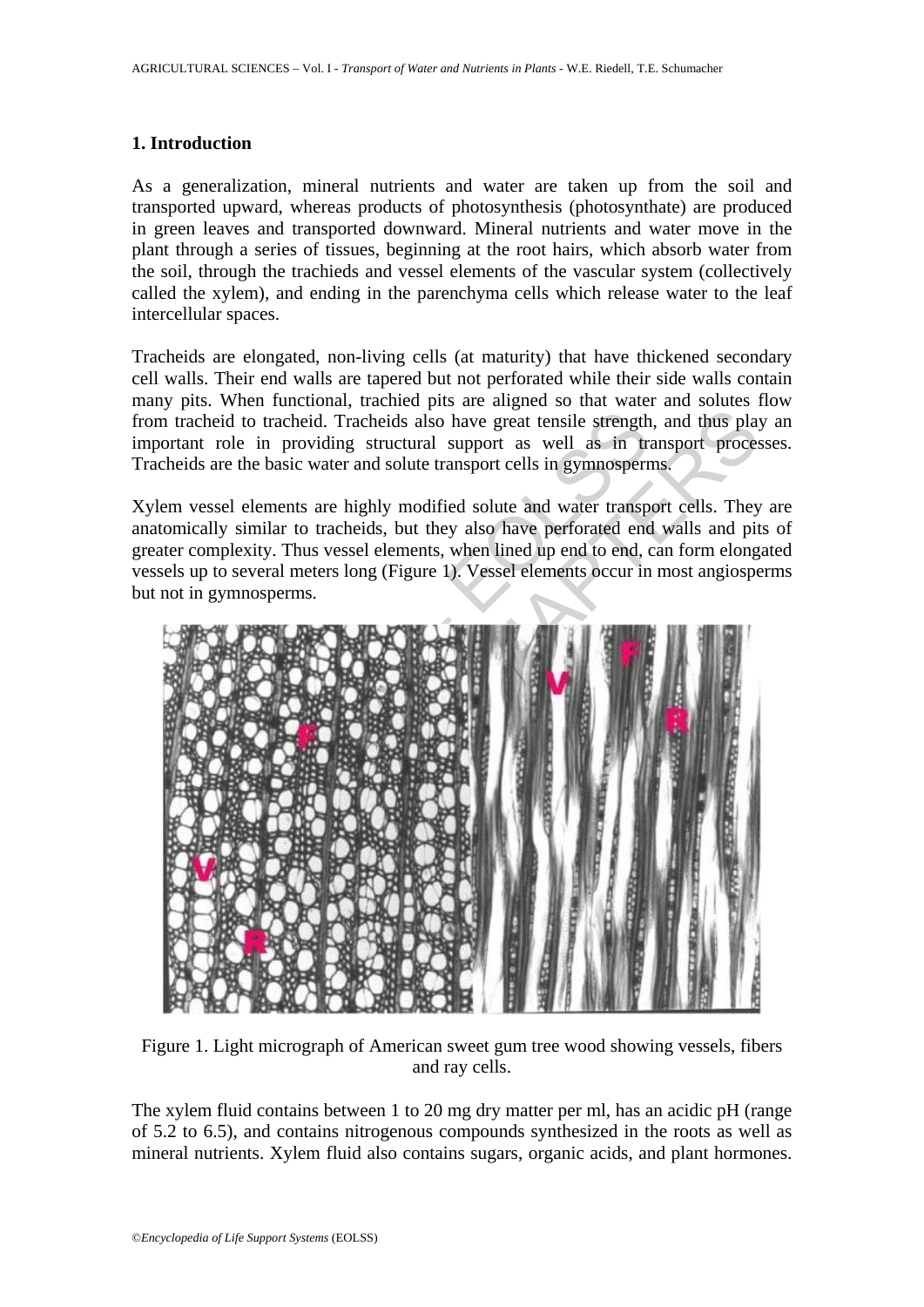For the most part, the transport of substances dissolved in the xylem fluid (solutes) is a passive process; the solutes are carried from roots to shoots with the transpiration stream. Thus, the velocity of xylem transport is governed by the rate of transpiration.

Photosynthate produced by leaves is transported downwards in a complex tissue called phloem. Phloem is composed of four cell types: parenchyma cells, fibers, sieve elements, and companion cells that are associated with sieve elements. Sieve elements, the basic transport cells of the phloem, are elongated cells similar to tracheids but are living at maturity (Figure 2). Sieve elements do not have a nucleus or a vacuole while their end walls and frequently their lateral walls have perforated regions called sieve areas. More highly evolved sieve elements have complex sieve regions called sieve plates (Figure 3). Sieve elements lined up end-to-end are called sieve tubes. Sieve elements are always associated with at least one living companion cell. There are many cellular connection tubes (plasmodesmata) between sieve elements and companion cells.



Figure 2. Electron micrograph of young maize leaf showing vascular elements and chloroplasts.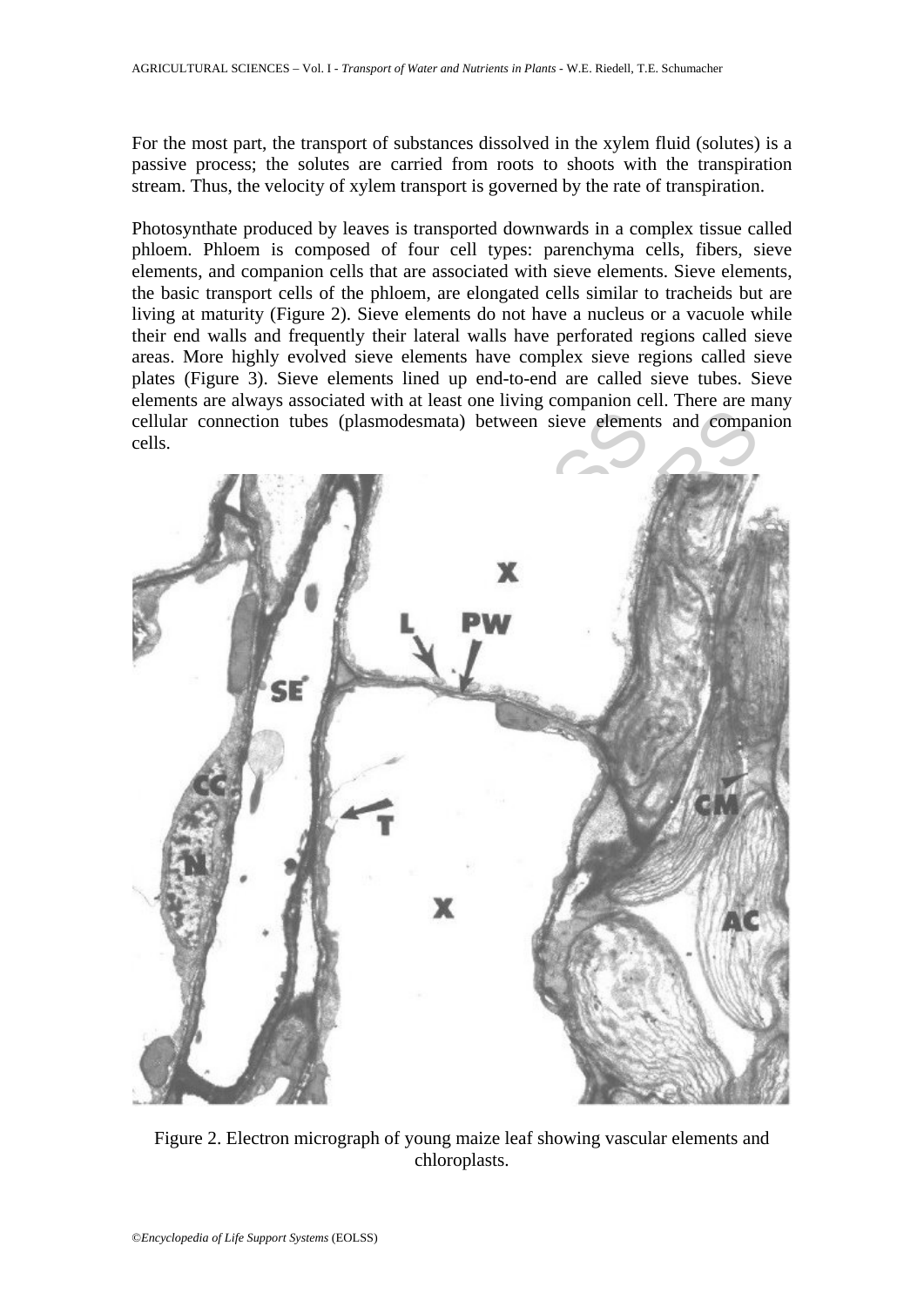

Figure 3. Electron micrograph of onion root tip showing phloem sieve element and sieve plate.

Fluid contained in the phloem has a solute concentration of 50 to 300 mg dry matter per ml and has an alkaline pH (8.0 to 8.4). About 80 to 90% of the total dry matter in phloem fluid is sugar. Nitrogenous compounds, amino acids, organic acids, inorganic nutrients, and plant hormones are also transported by the phloem. The velocity of phloem transport is about 5 times slower than that of xylem transport.

From both a physiological and a structural point of view, transport activities in the plant may be divided into two parts.

1) Transport of water and nutrients through cells. Examples of this include the movement of water from the soil solution through root cells to the vascular system and the movement of water from the vascular system through leaf cells to the intercellular spaces. Water moves for only short distances through cells. Short-distance transport, which is important in cell to cell interactions, probably takes place mostly by diffusion through plasmodesmata. In some cases, short-distance transport is an active process requiring energy expenditure by the cells. An example of active short-distance transport is phloem loading and unloading during sugar transport (see sections 3 and 4). The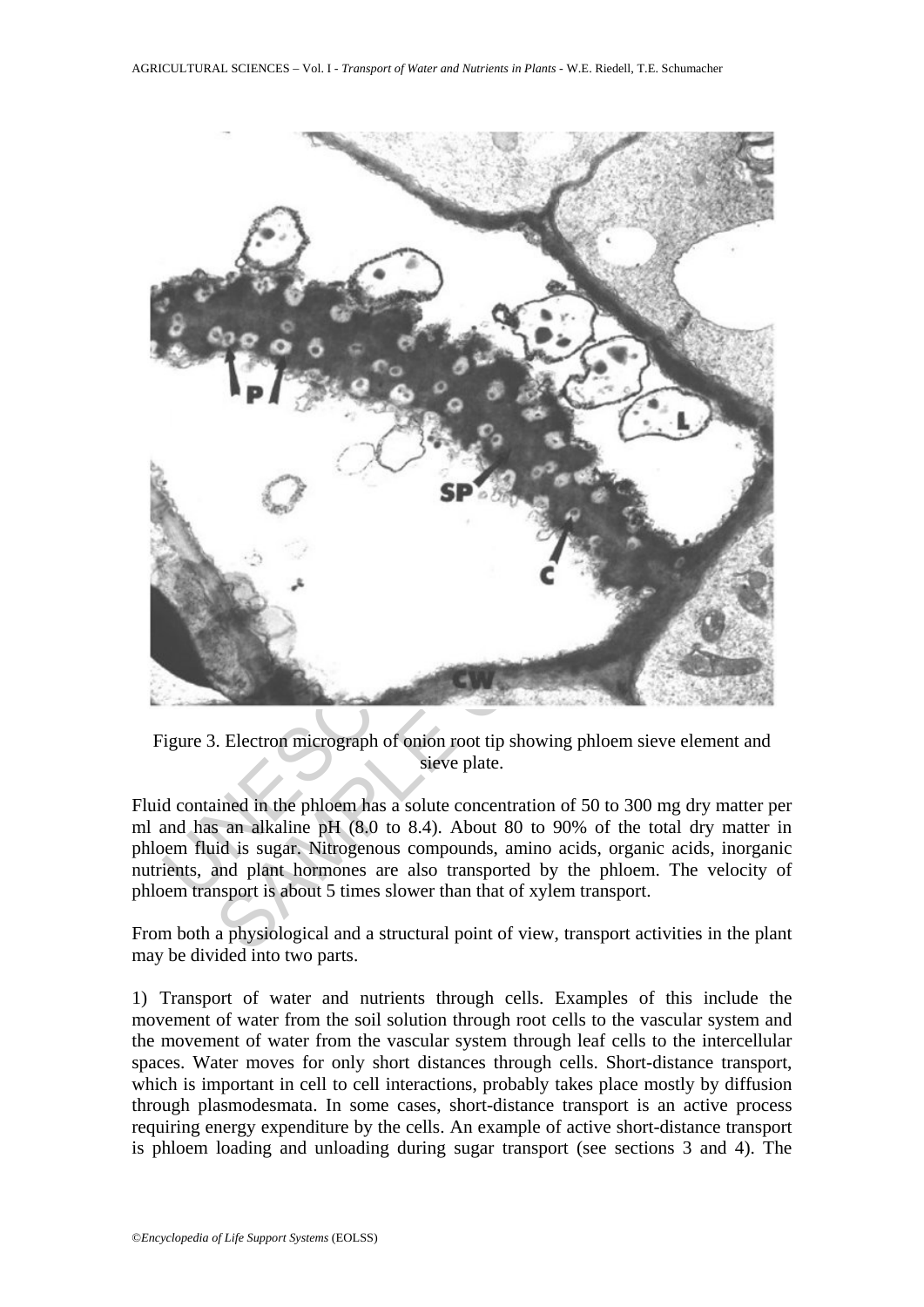living portions of plant cells (components within the cellular membrane e.g. cytoplasm and the sieve element conducting cells of the phloem) are considered to represent the symplasm.

2) Transport between roots and leaves. Long-distance movement of water and nutrients is mainly through the xylem tracheids and vessels and the phloem sieve elements of the vascular system (Figure 4). The xylem tracheids and vessels, which are dead cells, can be envisioned as a series of water-filled tubes. In herbaceous plants the distance of water movement through the xylem may be only centimeters while in trees the water may move through this system over 110 meters. The aqueous phase that lies outside of the cellular membrane (e.g. cell walls and the conducting cells of the xylem) are considered to represent the apoplast.



Figure 4. Light micrograph of maize stem showing vascular bundles, sclerenchyma cells, and parenchyma cells.

Transport processes in plants include water and inorganic nutrient uptake, the shortdistance transport of inorganic and organic nutrients from cell to cell, and the longdistance transport of water and nutrients throughout the plant by the vascular system. Water and inorganic nutrient uptake are covered in sections 2 and 3.

-

- -
- -

TO ACCESS ALL THE **16 PAGES** OF THIS CHAPTER, Visit: [http://www.eolss.net/Eolss-sampleAllChapter.aspx](https://www.eolss.net/ebooklib/sc_cart.aspx?File=E5-24-04-05)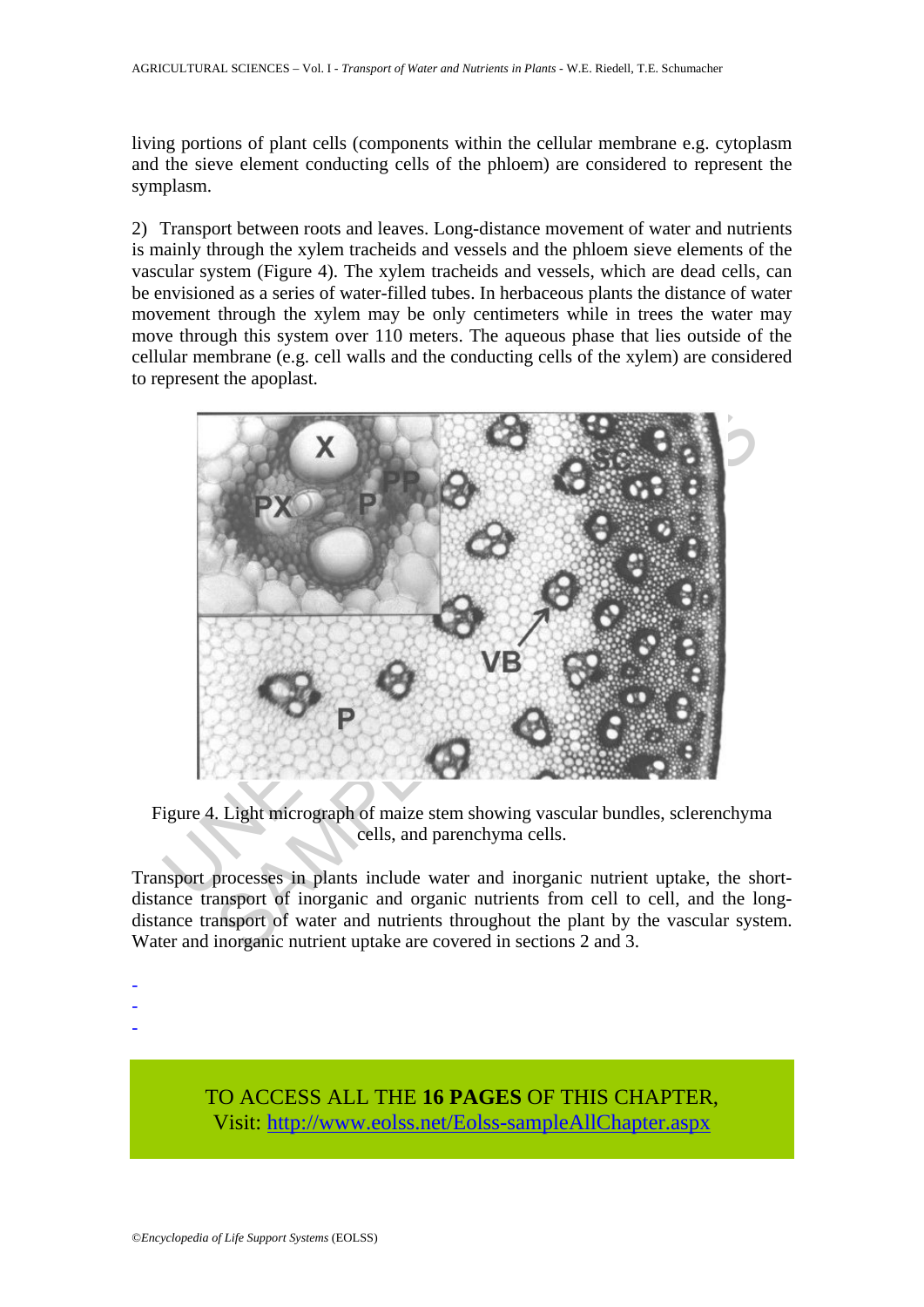#### **Bibliography**

Arredondo-Peter R., Hargrove M.S., Moran J.F., Sarath G., and Klucas R.V. (1998). Plant Hemoglobins. *Plant Physiology* 118,1121-1125 [This manuscript provides an update on the biochemistry of plant hemoglobins]

Assmann S.M. (2001). From Proton Pump to Proteome. Twenty-Five Years of Research on Ion Transport in Higher Plants. *Plant Physiology* 125,139-141 [This short review of ion transport history is a delightful summary of the rapid progress that has occurred over the last 25 years of research with a view toward future research]

Chrispeels M.J., Crawford N.M., and Schroeder J.I. (1999). Proteins for Transport of Water and Mineral Nutrients across the Membranes of Plant Cells. *Plant Cell* 11, 661-676 [A very well written discussion of transport proteins with an excellent review of aquaporins, their role and physiology in plants.]

Cobbett C.S. (2000). Phytochelatins and Their Roles in Heavy Metal Detoxification. *Plant Physiology* 123,825-832. [An excellent review of the current state of knowledge about plant response to heavy metal stress]

s]<br>
an C.K., Fox T.C., Garvin D.F., and Kochian L.V. (1998). The Role of nonsess in Stimulating Heavy-Metal Transport in Plants. *Plant Physiology* 116, an<br>
a on overview of the two strategies used by plants to acquire iro For T.C., Garvin D.F., and Kochian L.V. (1998). The Role of Iron-Deficiency S<br>Simulating Heavy-Metal Transport in Plans. Plant Physiology 116,1063-1072. [This procedure induction the two strategies used by plants to acqui Cohen C.K., Fox T.C., Garvin D.F., and Kochian L.V. (1998). The Role of Iron-Deficiency Stress Responses in Stimulating Heavy-Metal Transport in Plants. *Plant Physiology* 116,1063-1072. [This paper gives an overview of the two strategies used by plants to acquire iron from soils. Provides evidence that iron deficiency can stimulate the uptake of heavy metal ions by inducing an iron transport protein that may also facilitate uptake of other metals.]

Guerinot M.L. and Salt D.E. (2001). Fortified Foods and Phytoremediation. Two Sides of the Same Coin. *Plant Physiology* 125,164-167. [A stimulating discussion of the possible applications that may result from our increased understanding of transport proteins and newly developed genetic engineering techniques.]

Lalonde S., Boles E., Hellmann H., Barker L., Patrick J.W., Frommer W.B., and Ward J.M. (1999). The dual function of sugar carriers: transport and sugar sensing. *Plant Cell* 11,707-726 [A comprehensive examination of sucrose carrier proteins, their regulation, and role as sensors. Also an excellent overall review of plant sucrose apoplastic and symplastic transport systems.]

Maeshima M. (2001). Tonoplast Transporters: Organization and Function. 52,469-497. [An overview of the current state of knowledge concerning carrier proteins and molecular pumps in the tonoplast.]

Oparka K.J. and Turgeon R. (2000). Sieve Elements and Companion Cells – Traffic Control Centers of the Phloem. *Plant Cell* 11:739-750. [An excellent discussion of sieve elements and companion cells and the roles that the SE-CC complex plays in trafficking endogenous and foreign macromolecules. Includes detailed micrographs and figures.]

Oparka K.J. and Cruz S.S. (2000). The Great Escape: Phloem Transport and Unloading of Macromolecules *Annual Reviews of Plant Physiology and Plant Molecular Biology* 51,23-347. [Detailed information on the role and physiology of sieve tubes and companion cells in the phloem pathway. Provides up-to-date information on what is known and not known about macromolecule loading and unloading in the phloem tissues.]

Palmgren M.G. (2001). Plant Plasma Membrane H+-ATPases:Powerhouses for Nutrient Uptake *Annual Reviews of Plant Physiology and Plant Molecular Biology* 52,817-845. [An interesting review of the role of H<sup>+</sup>-ATPases in nutrient uptake. This paper contains some excellent diagrams and illustrations.]

Passioura J.B. (1988). Water Transport In and To Roots *Annual Reviews of Plant Physiology and Plant Molecular Biology* 39,245-265. [An excellent review that provides an interesting summary of radial and axial water transport across whole root systems.]

Turgeon R. (1989). The Sink-Source Transition in Leaves *Annual Reviews of Plant Physiology and Plant Molecular Biology* 40,119-138. [A detailed structural and mechanistic summary of the sink to source transition in developing leaves.]

Van Bel A.J.E. (1993). Strategies of Phloem Loading *Annual Reviews of Plant Physiology and Plant Molecular Biology* 44,253-281. [A comprehensive summary of phloem loading, including definitions, ultrastructural descriptions, and physiological mechanisms.]

von Wirén N., Klair S., Bansal S., Briat J.F., Khodr H., Shioiri T., Leigh R. A., and Hider R. C. (1999).